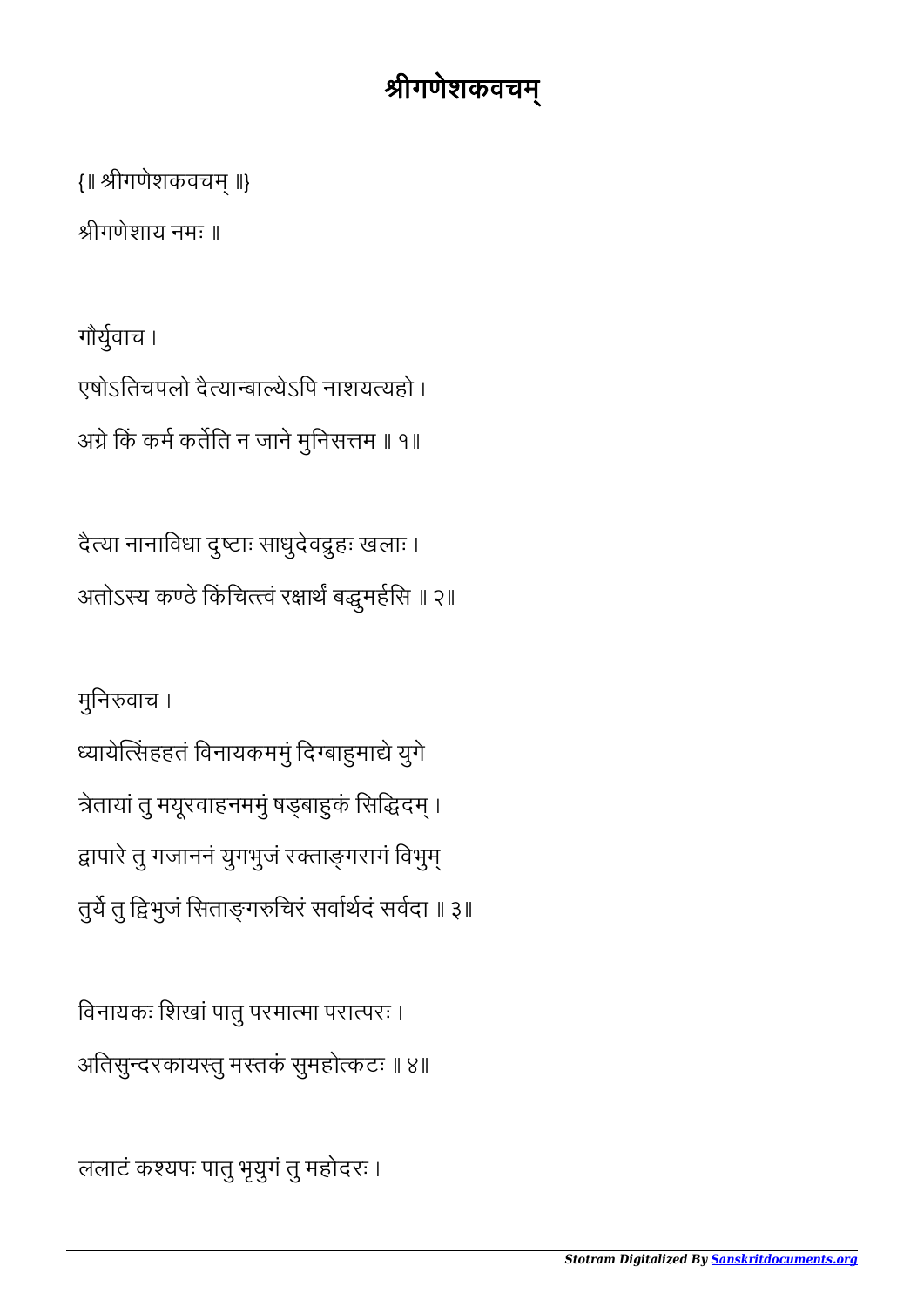सर्वाङ्गानि मयूरेशो विश्वव्यापी सदाऽवतु । अनुतमिप यथानं धूके तुः सदाऽवतु ॥ १२॥

क्षिप्रप्रसादनो बाहू पाणी आशाप्रपूरकः । अङ्गूलीश्च नखान्पातु पद्महस्तोऽरिनाशनः ॥ ११॥

गणक्रीडो जानुसङ्घे ऊरु मङ्गलमूर्तिमान् । एकदतो महाबुिः पादौ गुफौ सदाऽवतु ॥ १०॥

धराधरः पातु पाश्वों पृष्ठं विघ्नहरः शुभः । लिङ्गं गुद्यं सदा पातु वक्रतुण्डो महाबलः ॥ ९॥

रकन्धौ पात् गजस्कन्धः स्तनौ विघ्नविनाशनः । हृदयं गणनाथस्तु हेरंबो जठरं महान् ॥ ८॥

श्रवणौ पाशपाणिस्तु नासिकां चिन्तितार्थदः । गणेशतु मुखं कठं पातु देवो गणजयः ॥ ७॥

जिह्वां पातु गणक्रीडश्चिबुकं गिरिजासुतः । वाचं विनायकः पातु दन्तान् रक्षतु विघ्नहा ॥ ६॥

नयने भालचन्द्रस्तु गजास्यस्त्वोष्ठपल्लवौ ॥ ५॥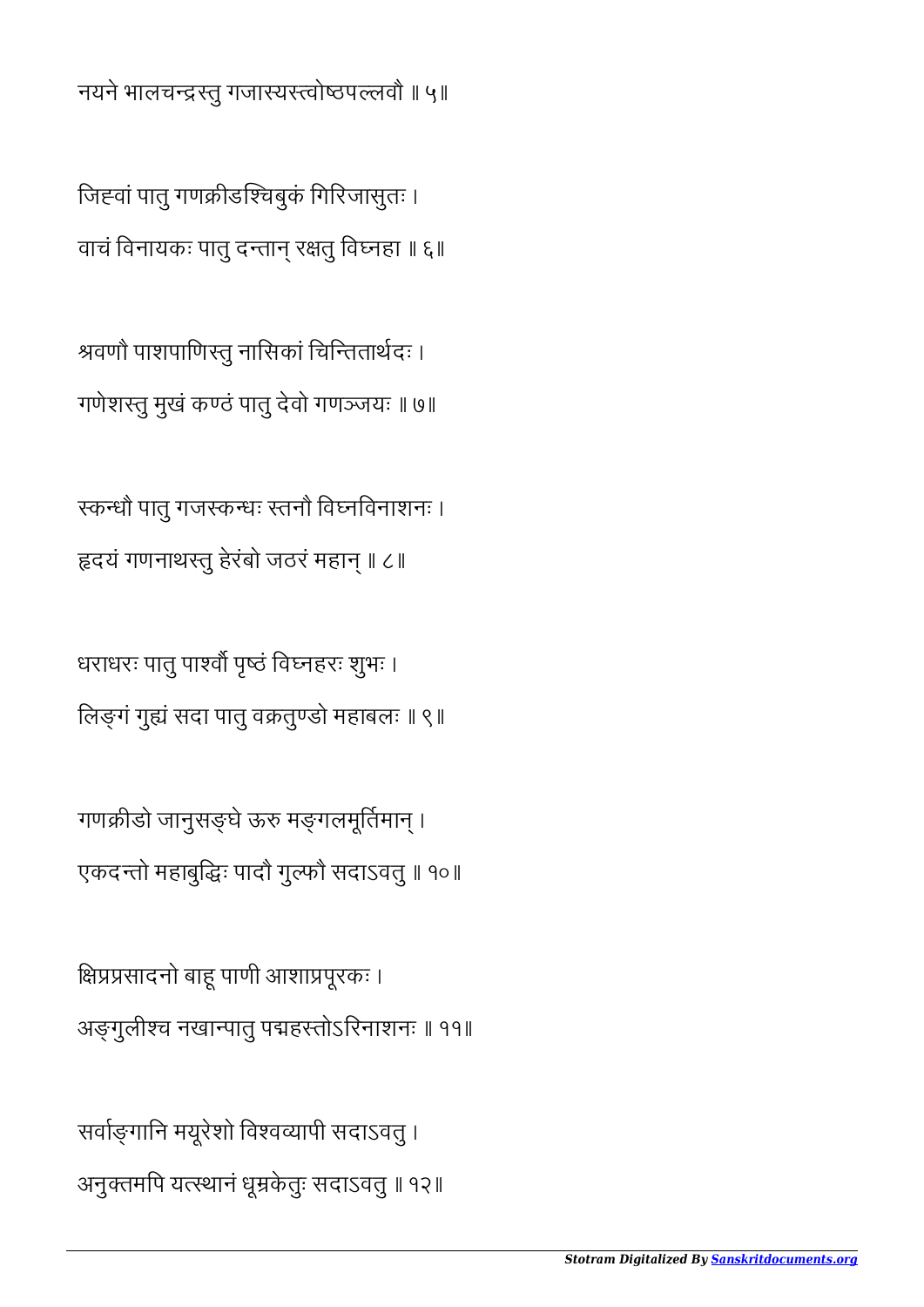राक्षसासुरवेतालग्रहभूतपिशाचतः ।

कौबेर्यां निधिपः पायादीशान्यामीशनन्दनः । दिवाऽव्यादेकदन्तस्तु रात्रौ सन्ध्यासु विघ्नहृत् ॥ १५॥

पाशाङ्कुशधरः पातु रजःसत्त्वतमः स्मृतिः ॥ १६॥

ज्ञानं धर्मं च लक्ष्मीं च लज्जां कीर्ति तथा कुलम् ।

वपुर्धनं च धान्यं च गृहान्दारान्सुतान्सखीन् ॥ १७॥

किपलोऽजािदकं पातु गजावािवकटोऽवतु ॥ १८॥

सर्वायुधधरः पौत्रान् मयूरेशोऽवतात्सदा ।

भूर्जपत्रे लिखित्वेदं यः कण्ठे धारयेत्सुधीः ।

न भयं जायते तस्य यक्षरक्षःपिशाचतः ॥ १८॥

दक्षिणास्यामुमापुत्रो नैरृत्यां तु गणेश्वरः । प्रतीच्यां विघ्नहर्ताऽव्याद्वायव्यां गजकर्णकः ॥ १४॥

आमोदरत्वग्रतः पातु प्रमोदः पृष्ठतोऽवतु । प्राच्यां रक्षतु बुद्धीश आग्नेयां सिद्धिदायकः ॥१३॥

*Stotram Digitalized By [Sanskritdocuments.org](http://sanskritdocuments.org/)*

त्रिसन्ध्यं जपते यस्तु वज्रसारतनुर्भवेत् ।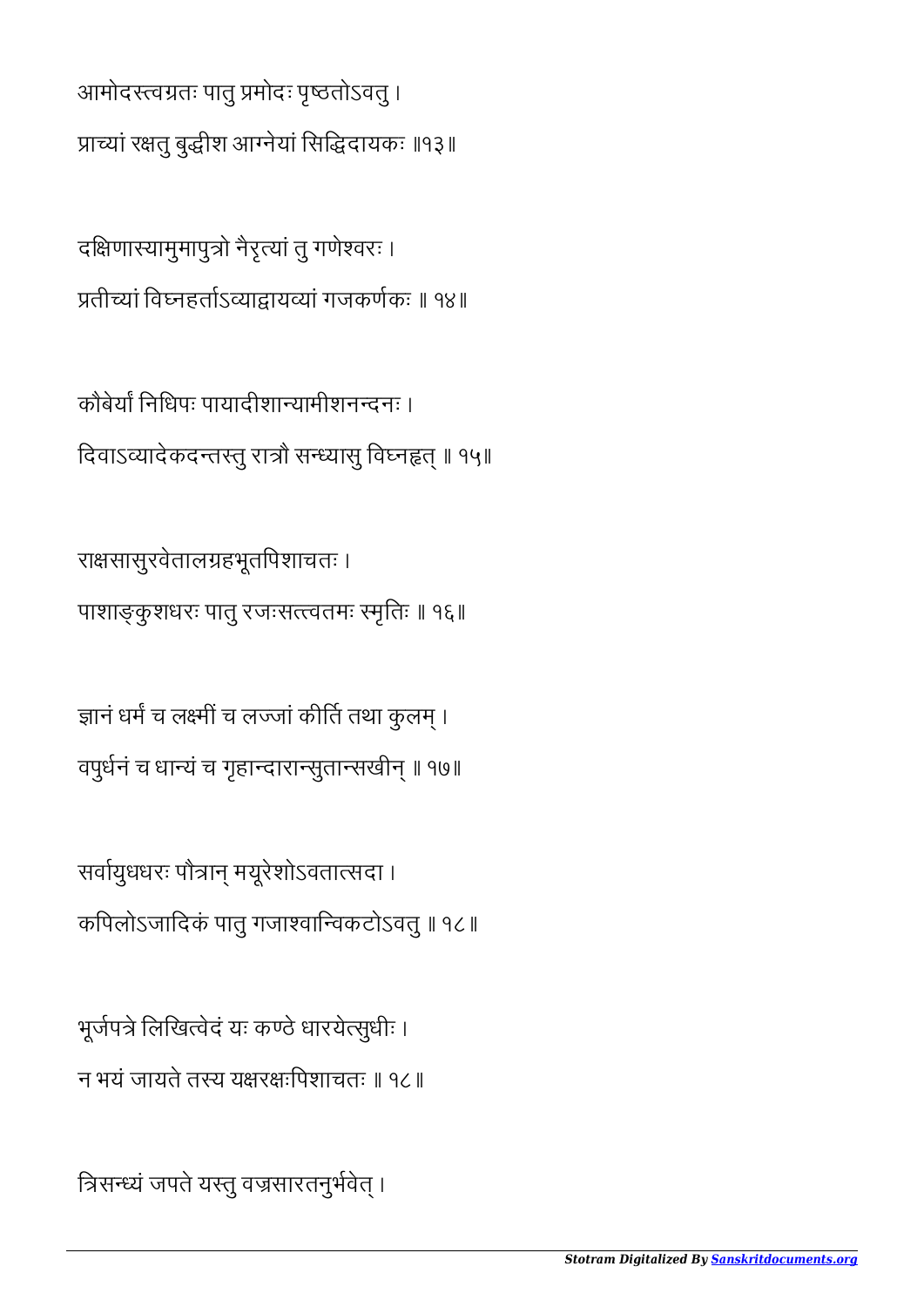यस्यानेन कृता रक्षा न बाधास्य भवेत्क्वचित् । रासासुरवेतालदैयदानवसभवा ॥ २७॥

मह्यं स प्राह कृपया कवचं सर्वसिद्धिदम् । न देयं भक्तिहीनाय देयं श्रद्धावते शुभम् ॥ २६॥

इदं गणेशकवचं कश्यपेन समीरितम् । मुलाय च ते नाथ माडयाय महषये ॥ २५॥

राजदशनवेलायां पठेदेतवारतः । स राजसं वशं नीत्वा प्रकृतीश्च सभां जयेत् ॥ २४॥

एकविंशतिवारं च पठेत्तावद्दिनानि यः । कारागृहगतं सद्योराज्ञा वध्यं च मोचयेत् ॥ २३॥

सप्तवारं जपेदेतद्दिनानामेकविंशतिम् । तफलवानोित साधको नासंशयः ॥२२॥

युद्धकाले पठेद्यरतु विजयं चाप्नुयाद्द्रुतम् । मारणोचाटकाकषतभमोहनकमिण ॥ २१॥

यात्राकाले पठेद्यस्तु निर्विघ्नेन फलं लभेत् ॥ २०॥